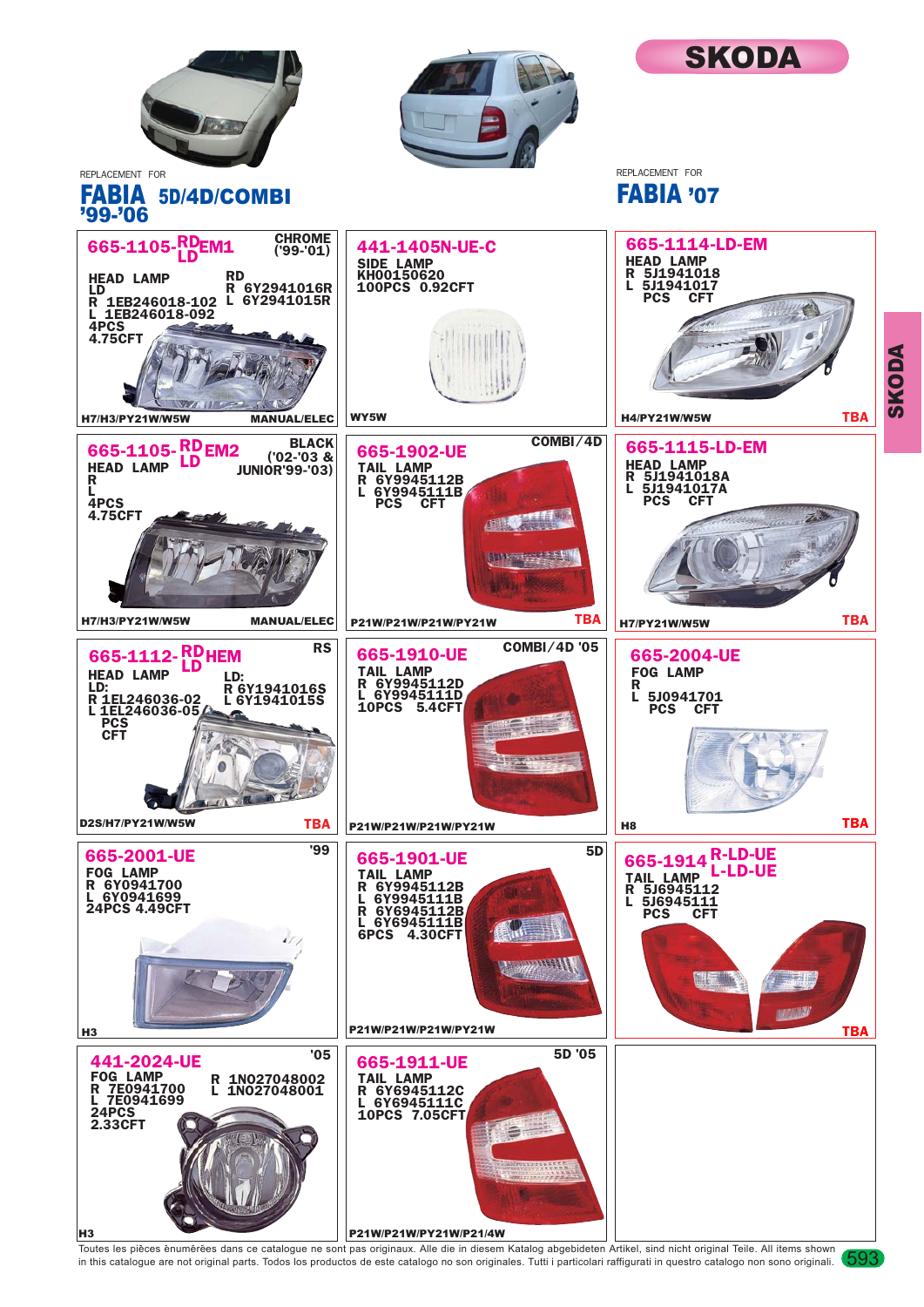

Toutes les pièces énumérées dans ce catalogue ne sont pas originaux. Alle die in diesem Katalog abgebideten Artikel, sind nicht original Teile. All items shown JOOA in this catalogue are not original parts. Todos los produ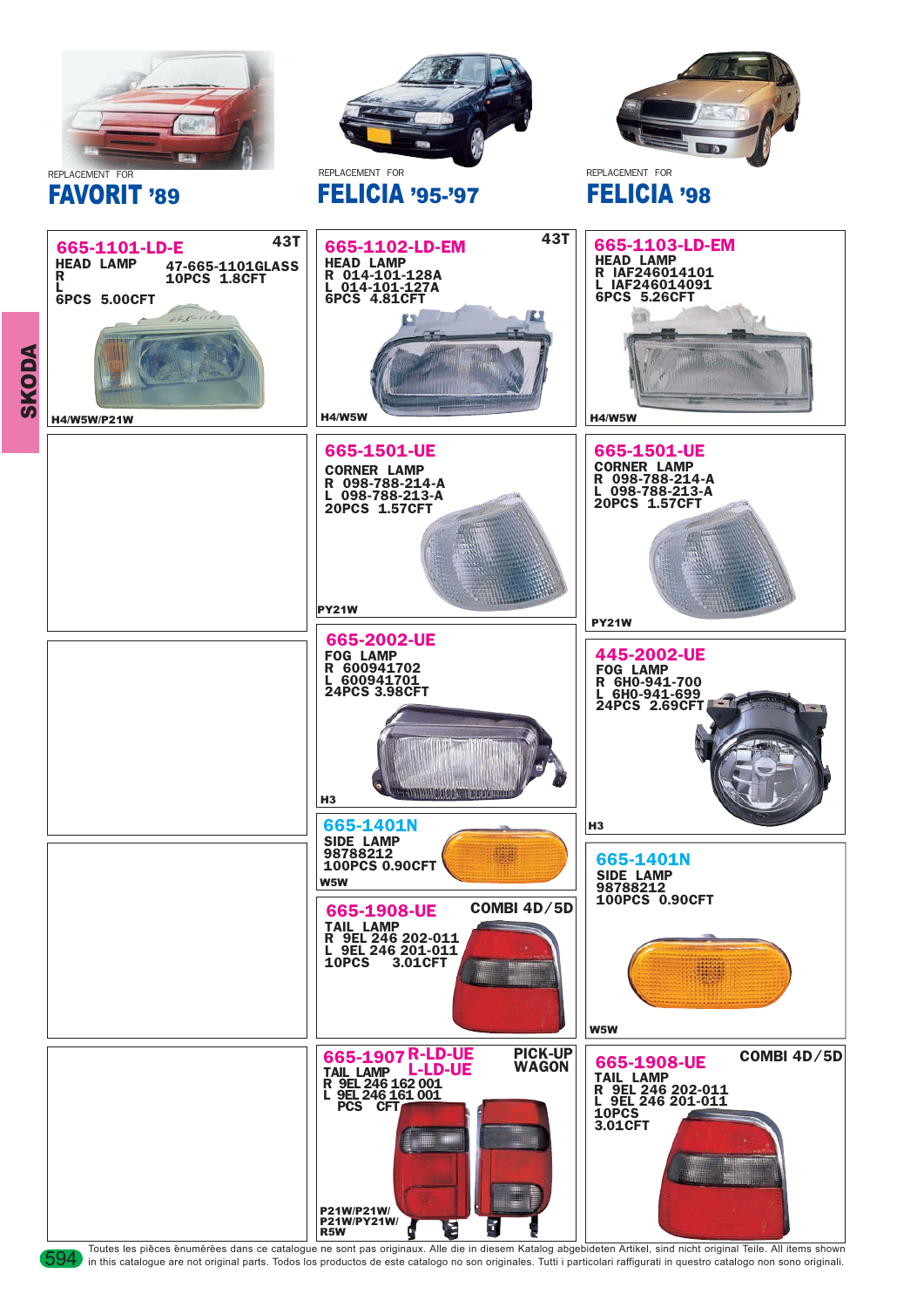





Toutes les pièces enumérées dans ce catalogue ne sont pas originaux. Alle die in diesem Katalog abgebideten Artikel, sind nicht original Teile. All items shown (595<br>in this catalogue are not original parts. Todos los produ

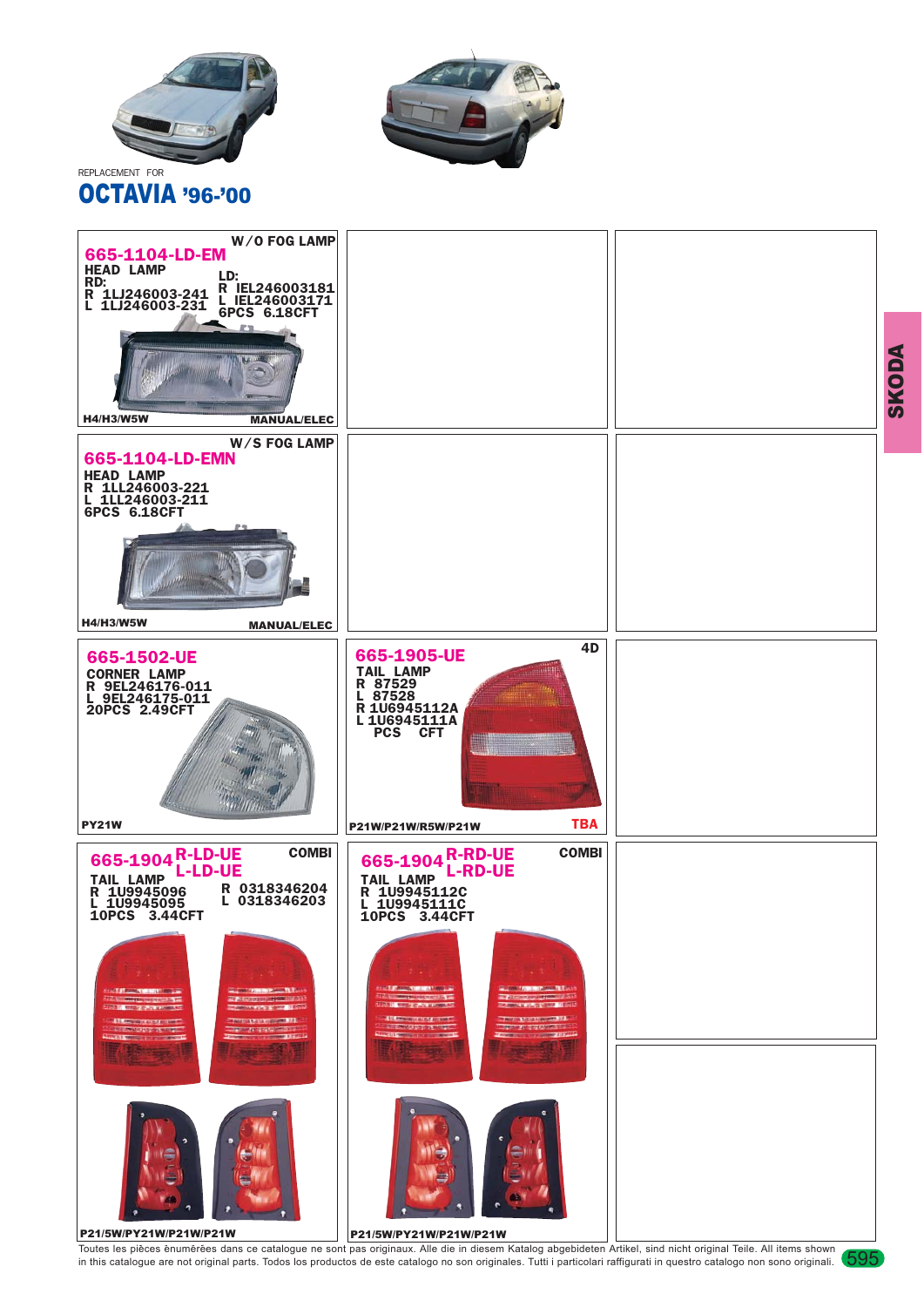

REPLACEMENT FOR

## OCTAVIA '99-'00 LAURIN & KLEMENT



Toutes les pièces enumérées dans ce catalogue ne sont pas originaux. Alle die in diesem Katalog abgebideten Artikel, sind nicht original Teile. All items shown JOO in this catalogue are not original parts. Todos los produc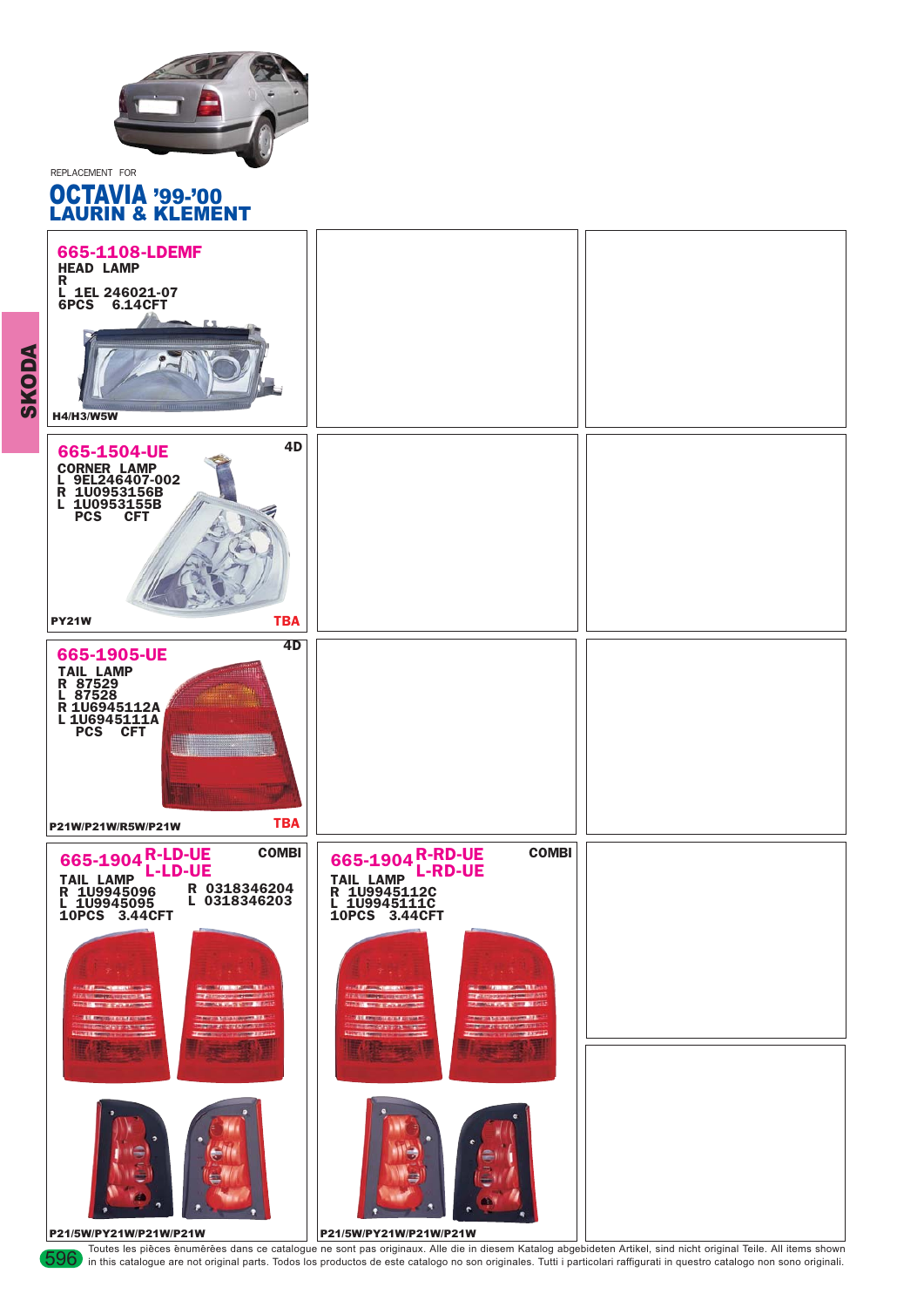

## OCTAVIA '01-'04





Toutes les pièces enumérées dans ce catalogue ne sont pas originaux. Alle die in diesem Katalog abgebideten Artikel, sind nicht original Teile. All items shown (597<br>in this catalogue are not original parts. Todos los produ

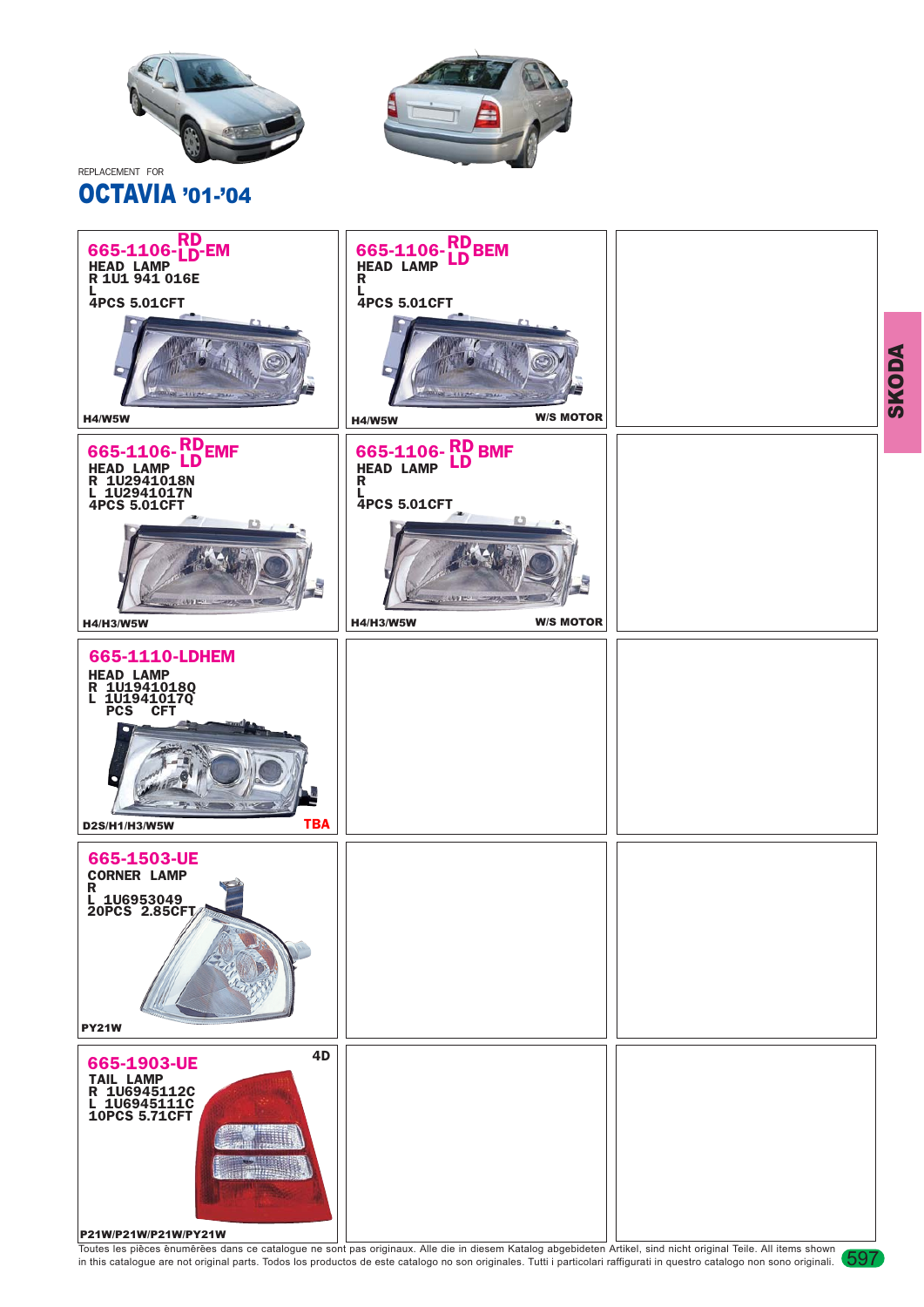



## OCTAVIA 4D/COMBI '05



Toutes les pièces enumérées dans ce catalogue ne sont pas originaux. Alle die in diesem Katalog abgebideten Artikel, sind nicht original Teile. All items shown JOOS in this catalogue are not original parts. Todos los produ